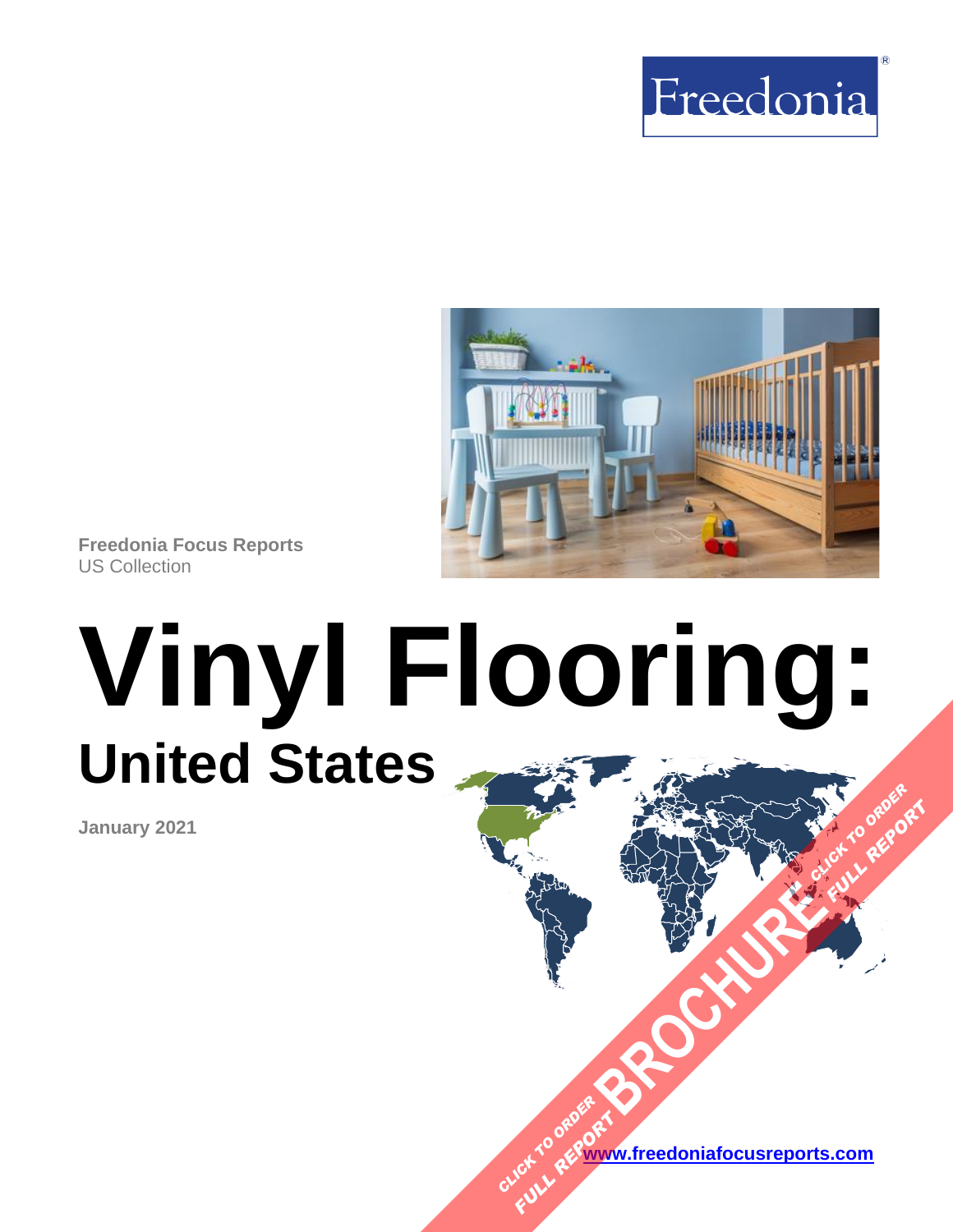# **Table of Contents**

| 1. Highlights                                     | 3                       |
|---------------------------------------------------|-------------------------|
| 2. Market Environment                             | 4                       |
| <b>Historical Trends</b>                          | $\overline{\mathbf{4}}$ |
| Key Economic Indicators                           | 5                       |
| Impact of COVID-19 Pandemic                       | $\boldsymbol{6}$        |
| <b>Sustainability Trends</b>                      | 8                       |
| 3. Segmentation & Forecasts                       | 10                      |
| Products                                          | 10                      |
| Luxury Vinyl Tile                                 | 11                      |
| <b>Vinyl Sheet</b>                                | 12                      |
| VCT & Other Vinyl Flooring                        | 13                      |
| <b>Markets</b>                                    | 15                      |
| Residential                                       | 16                      |
| Commercial                                        | 16                      |
| <b>Transportation Equipment &amp; Nonbuilding</b> | 17                      |
| Shipments & Foreign Trade                         | 19                      |
| 4. Industry Structure                             | 20                      |
| <b>Industry Characteristics</b>                   | 20                      |
| <b>Market Share</b>                               | 21                      |
| <b>Shaw Industries</b>                            | 22                      |
| Mohawk Industries                                 | 22                      |
| <b>Armstrong Flooring</b>                         | 23                      |
| 5. About This Report                              | 24                      |
| Scope                                             | 24                      |
| Sources                                           | 24                      |
| <b>Industry Codes</b>                             | 25                      |
| Freedonia Methodology                             | 25                      |
| <b>Resources</b>                                  | 27                      |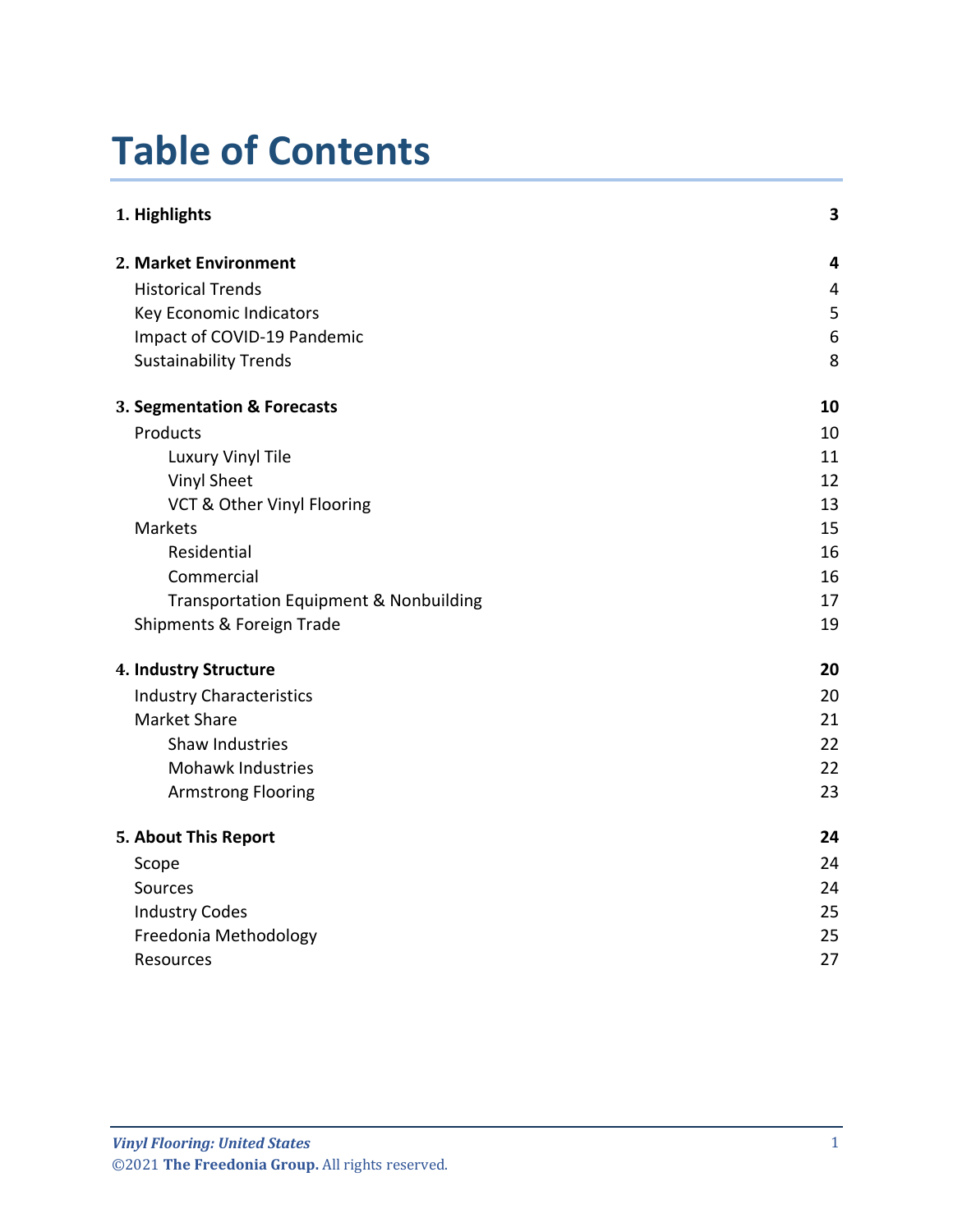# **List of Tables & Figures**

| Figure 1   Key Trends in the US Vinyl Flooring Market, 2019 - 2024                | 3  |
|-----------------------------------------------------------------------------------|----|
| Figure 2   US Vinyl Flooring Demand Trends, 2009 - 2019                           | 4  |
| Table 1   Key Indicators for US Vinyl Flooring Demand, 2009 - 2024 (2012US\$ bil) | 5  |
| Figure 3   US Vinyl Flooring Demand by Product, 2009 - 2024 (bil sq ft)           | 10 |
| Table 2   US Vinyl Flooring Demand by Product, 2009 - 2024 (mil sq ft)            | 10 |
| Figure 4   US Vinyl Flooring Demand by Product, 2009 - 2024 (%)                   | 14 |
| Figure 5   US Vinyl Flooring Demand by Market, 2009 - 2024 (bil sq ft)            | 15 |
| Table 3   US Vinyl Flooring Demand by Market, 2009 - 2024 (mil sq ft)             | 15 |
| Figure 6   US Vinyl Flooring Demand by Market, 2009 - 2024 (%)                    | 18 |
| Table 4   US Vinyl Flooring Supply & Demand, 2009 - 2024 (mil sq ft)              | 19 |
| Figure 7   US Vinyl Flooring Market Share by Company, 2019 (%)                    | 21 |
| Table 5   Selected Suppliers to the US Vinyl Flooring Market                      | 22 |
| Table 6   NAICS & SIC Codes Related to Vinyl Flooring                             | 25 |
|                                                                                   |    |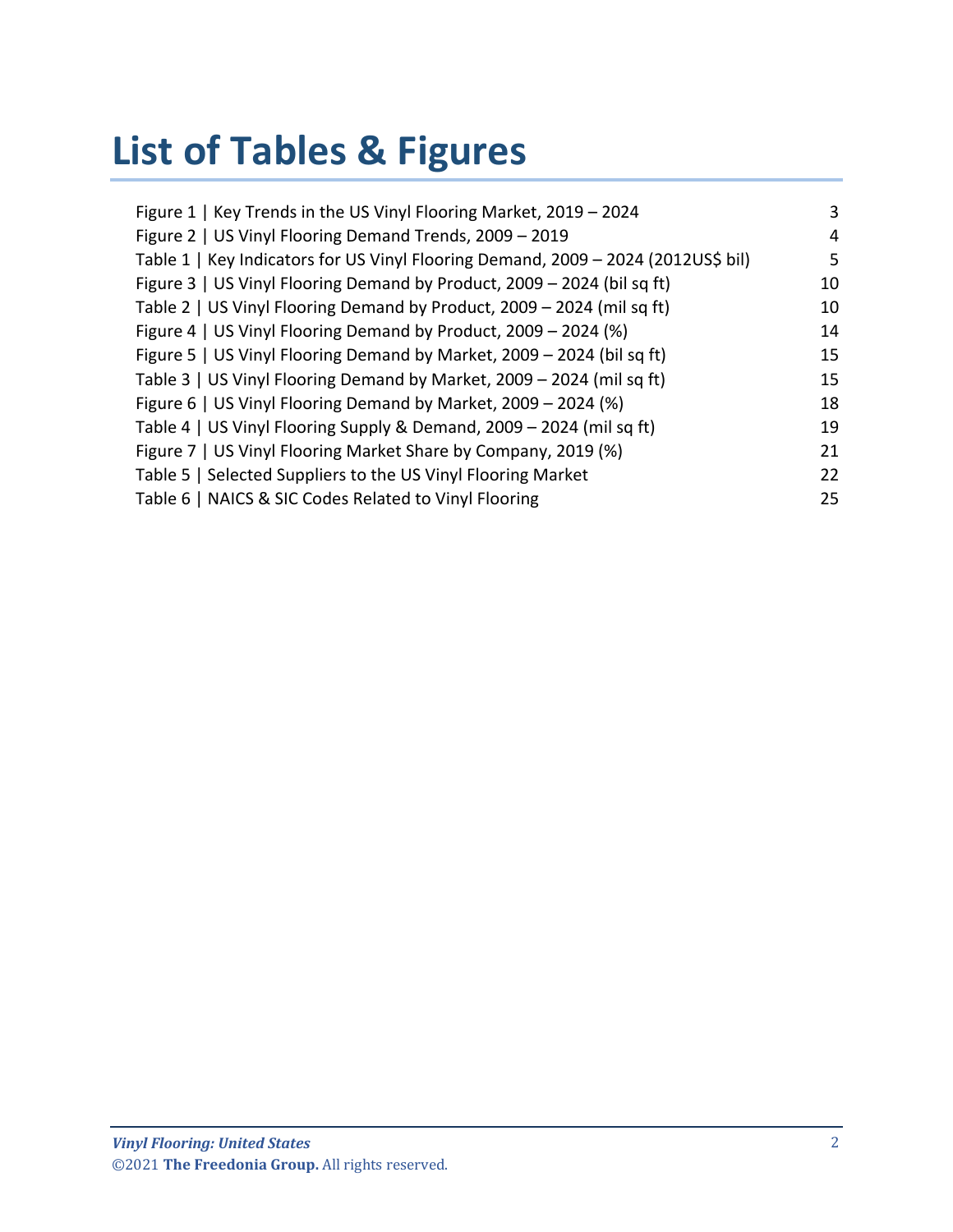# <span id="page-3-0"></span>**About This Report**

## <span id="page-3-1"></span>**Scope**

This report forecasts to 2024 US vinyl flooring demand and production in square feet. Total demand is segmented by product in terms of:

- luxury vinyl tile
- vinyl sheet
- vinyl composition tile (VCT) and other vinyl flooring

Total demand is also segmented by market as follows:

- residential
- commercial
- transportation equipment and nonbuilding

To illustrate historical trends, total demand is provided in annual series from 2009 to 2019; production and the various segments are reported at five-year intervals for 2009, 2014, and 2019.

Key macroeconomic indicators are also provided with quantified trends. Other various topics, including profiles of pertinent leading companies, are covered in this report. A full outline of report items by page is available in the Table of Contents.

### <span id="page-3-2"></span>**Sources**

*Vinyl Flooring: United States* (FF60065) is based on *[Hard Surface Flooring,](http://www.freedoniagroup.com/DocumentDetails.aspx?ReferrerId=FL-FOCUS&studyid=3989)* a comprehensive industry study published by The Freedonia Group. Reported findings represent the synthesis and analysis of data from various primary, secondary, macroeconomic, and demographic sources, such as:

- firms participating in the industry, and their suppliers and customers
- government/public agencies
- intergovernmental and non-governmental organizations
- trade associations and their publications
- the business and trade press
- indicator forecasts by The Freedonia Group
- the findings of other reports and studies by The Freedonia Group

Specific sources and additional resources are listed in the Resources section of this publication for reference and to facilitate further research.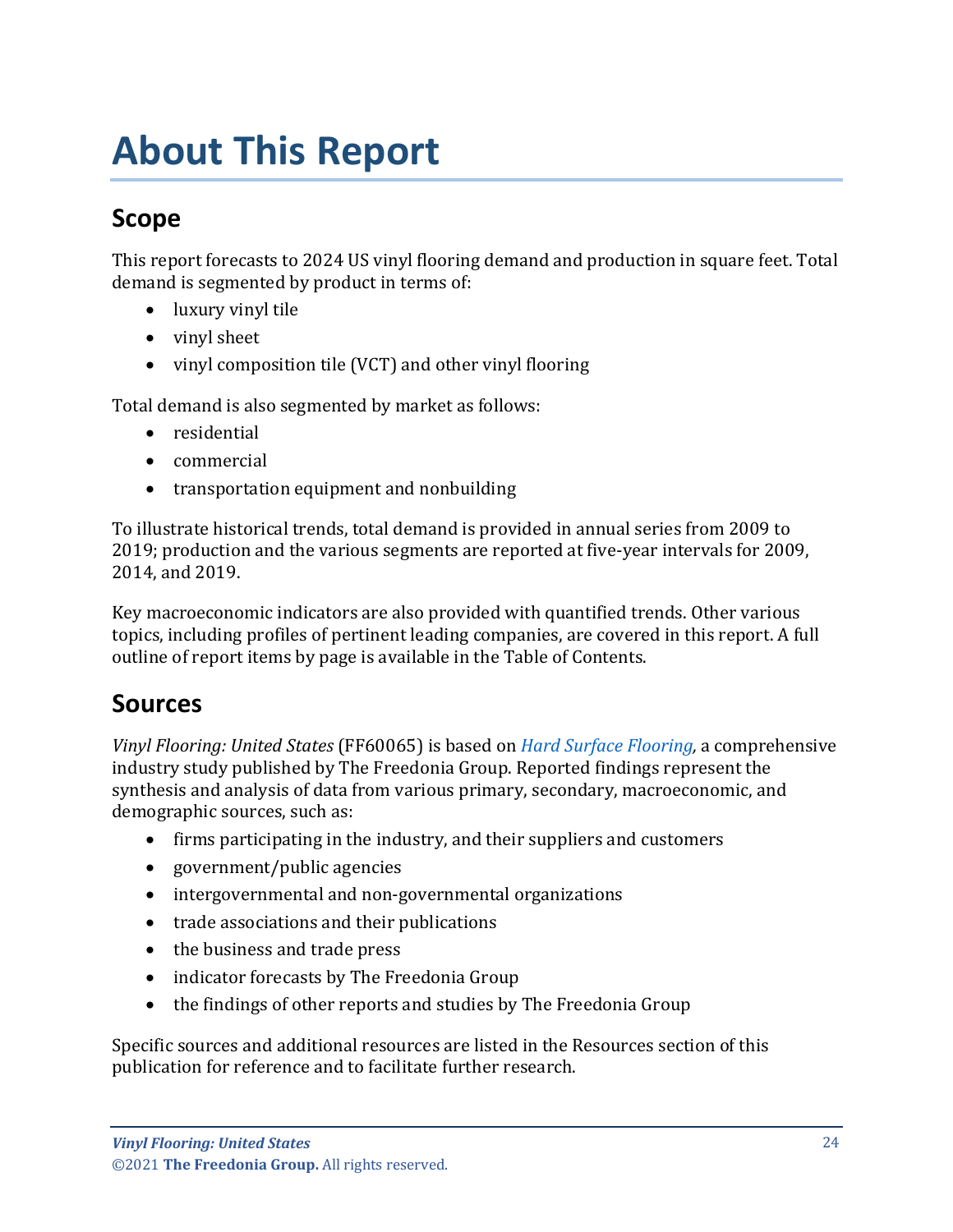# <span id="page-4-0"></span>**Industry Codes**

<span id="page-4-2"></span>

| Table 6   NAICS & SIC Codes Related to Vinyl Flooring |                                               |            |                                            |
|-------------------------------------------------------|-----------------------------------------------|------------|--------------------------------------------|
| <b>NAICS/SCIAN 2017</b>                               | North American Industry Classification System | <b>SIC</b> | <b>Standard Industrial Classification</b>  |
|                                                       |                                               |            |                                            |
| 326199                                                | All Other Plastics Product Manufacturing      | 3089       | Plastic Products, Not Elsewhere Classified |

Source: US Census Bureau

# <span id="page-4-1"></span>**Freedonia Methodology**

The Freedonia Group, a subsidiary of MarketResearch.com, has been in business for more than 30 years and in that time has developed a comprehensive approach to data analysis that takes into account the variety of industries covered and the evolving needs of our customers.

Every industry presents different challenges in market sizing and forecasting, and this requires flexibility in methodology and approach. Freedonia methodology integrates a variety of quantitative and qualitative techniques to present the best overall picture of a market's current position as well as its future outlook: When published data are available, we make sure they are correct and representative of reality. We understand that published data often have flaws either in scope or quality, and adjustments are made accordingly. Where no data are available, we use various methodologies to develop market sizing (both top-down and bottom-up) and then triangulate those results to come up with the most accurate data series possible. Regardless of approach, we also talk to industry participants to verify both historical perspective and future growth opportunities.

Methods used in the preparation of Freedonia market research include, but are not limited to, the following activities: comprehensive data mining and evaluation, primary research, consensus forecasting and analysis, ratio analysis using key indicators, regression analysis, end use growth indices and intensity factors, purchase power parity adjustments for global data, consumer and end user surveys, market share and corporate sales analysis, product lifespan analysis, product or market life cycle analysis, graphical data modeling, long-term historical trend analysis, bottom-up and top-down demand modeling, and comparative market size ranking.

Freedonia quantifies trends in various measures of growth and volatility. Growth (or decline) expressed as an average annual growth rate (AAGR) is the least squares growth rate, which takes into account all available datapoints over a period. The volatility of datapoints around a least squares growth trend over time is expressed via the coefficient of determination, or  $r^2$ . The most stable data series relative to the trend carries an  $r^2$  value of 1.0; the most volatile – 0.0. Growth calculated as a compound annual growth rate (CAGR) employs, by definition, only the first and last datapoints over a period. The CAGR is used to describe forecast growth, defined as the expected trend beginning in the base year and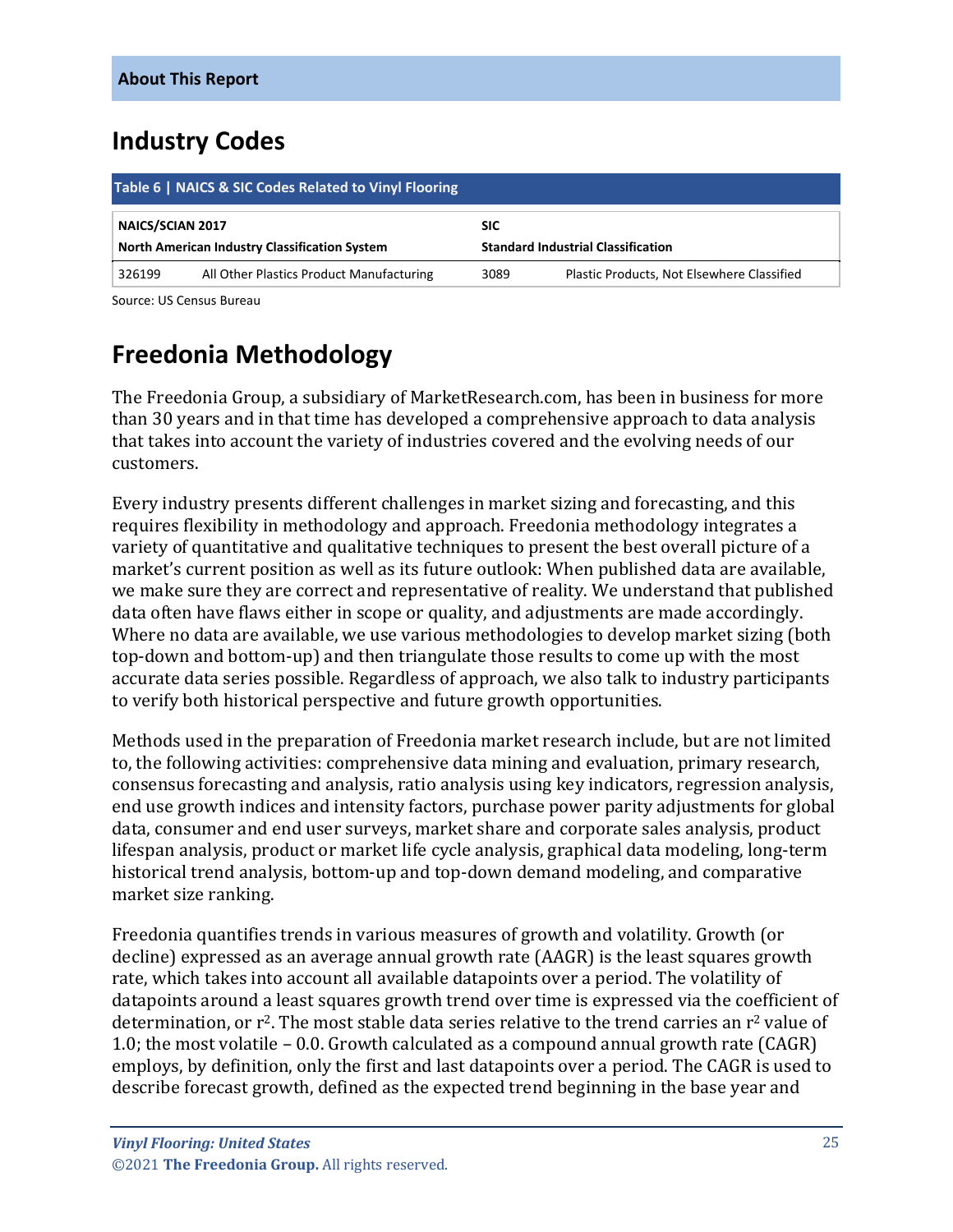ending in the forecast year. Readers are encouraged to consider historical volatility when assessing particular annual values along the forecast trend, including in the forecast year.

# **Copyright & Licensing**

The full report is protected by copyright laws of the United States of America and international treaties. The entire contents of the publication are copyrighted by The Freedonia Group.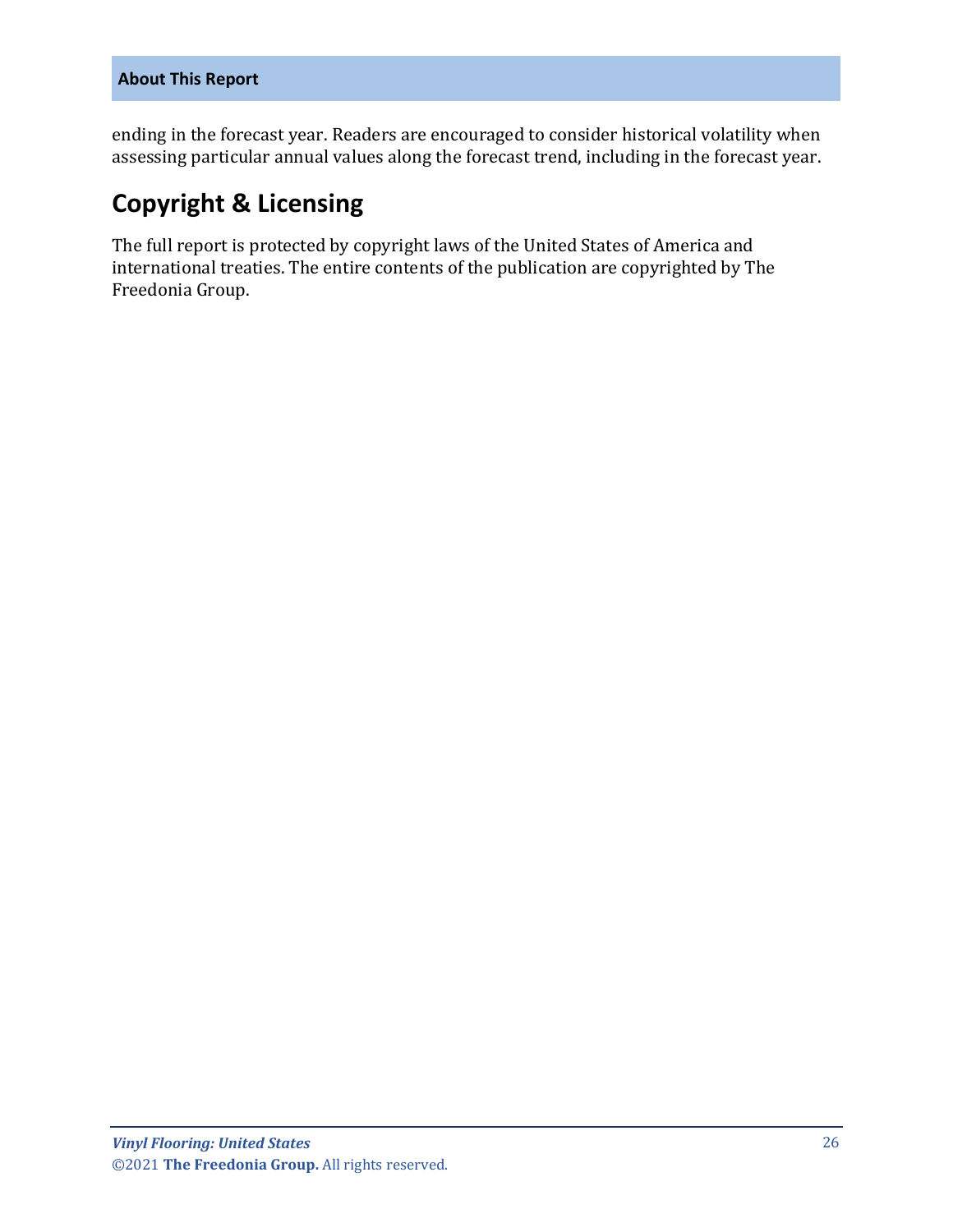#### <span id="page-6-0"></span>**Resources**

#### **The Freedonia Group**

 *[Hard Surface Flooring](http://www.freedoniagroup.com/DocumentDetails.aspx?ReferrerId=FL-FOCUS&studyid=3989)* **[Freedonia Industry Studies](http://www.freedoniagroup.com/Home.aspx?ReferrerId=FL-Focus)**  *[Ceilings](http://www.freedoniagroup.com/DocumentDetails.aspx?ReferrerId=FL-FOCUS&studyid=3719) [Decorative Laminates Market](http://www.freedoniagroup.com/DocumentDetails.aspx?ReferrerId=FL-FOCUS&studyid=3662) [Decorative Tile](http://www.freedoniagroup.com/DocumentDetails.aspx?ReferrerId=FL-FOCUS&studyid=3697) [Fiber Cement in the US](http://www.freedoniagroup.com/DocumentDetails.aspx?ReferrerId=FL-FOCUS&studyid=3638) [Global Drywall & Building Plaster](http://www.freedoniagroup.com/DocumentDetails.aspx?ReferrerId=FL-FOCUS&studyid=3768) [Global Fiber Cement](http://www.freedoniagroup.com/DocumentDetails.aspx?ReferrerId=FL-FOCUS&studyid=3746) [Global Flooring](http://www.freedoniagroup.com/DocumentDetails.aspx?ReferrerId=FL-FOCUS&studyid=3701) [Global Housing](http://www.freedoniagroup.com/DocumentDetails.aspx?ReferrerId=FL-FOCUS&studyid=3877) [Global Insulation](http://www.freedoniagroup.com/DocumentDetails.aspx?ReferrerId=FL-FOCUS&studyid=3826) [Global Power Tools](http://www.freedoniagroup.com/DocumentDetails.aspx?ReferrerId=FL-FOCUS&studyid=3969) [Global Prefabricated Housing](http://www.freedoniagroup.com/DocumentDetails.aspx?ReferrerId=FL-FOCUS&studyid=3971) [Hand Tools](http://www.freedoniagroup.com/DocumentDetails.aspx?ReferrerId=FL-FOCUS&studyid=3833) [Hardscaping Products](http://www.freedoniagroup.com/DocumentDetails.aspx?ReferrerId=FL-FOCUS&studyid=3795) [Insulation](http://www.freedoniagroup.com/DocumentDetails.aspx?ReferrerId=FL-FOCUS&studyid=3754) [Plastic Pipe](http://www.freedoniagroup.com/DocumentDetails.aspx?ReferrerId=FL-FOCUS&studyid=3898) [Power Tools](http://www.freedoniagroup.com/DocumentDetails.aspx?ReferrerId=FL-FOCUS&studyid=3818) [Prefabricated Housing](http://www.freedoniagroup.com/DocumentDetails.aspx?ReferrerId=FL-FOCUS&studyid=3814) [Wood & Competitive Decking](http://www.freedoniagroup.com/DocumentDetails.aspx?ReferrerId=FL-FOCUS&studyid=3789) Wood [-Plastic Composite & Plastic Lumber](http://www.freedoniagroup.com/DocumentDetails.aspx?ReferrerId=FL-FOCUS&studyid=3845)* **[Freedonia Focus Reports](https://www.freedoniafocusreports.com/redirect.asp?progid=89534&url=/)**  *[Carpets & Rugs: United States](https://www.freedoniafocusreports.com/Carpets-Rugs-United-States-FF15024/?progid=89534) [Ceramic Tile: United States](https://www.freedoniafocusreports.com/Ceramic-Tile-United-States-FF60068/?progid=89534) [Commercial Building Construction: United States](https://www.freedoniafocusreports.com/Commercial-Building-Construction-United-States-FF60032/?progid=89534) [Construction: United States](https://www.freedoniafocusreports.com/Construction-United-States-FF60054/?progid=89534) COVID [-19 Market Impact Analysis](https://www.freedoniafocusreports.com/COVID-19-Market-Impact-Analysis-FW95079/?progid=89534) [Housing: United States](https://www.freedoniafocusreports.com/Housing-United-States-FF60024/?progid=89534) Mo [ulding & Trim: United States](https://www.freedoniafocusreports.com/Moulding-Trim-United-States-FF20015/?progid=89534) [Plastics Processing Machinery: United States](https://www.freedoniafocusreports.com/Plastics-Processing-Machinery-United-States-FF75024/?progid=89534) [Polyvinyl Chloride: United States](https://www.freedoniafocusreports.com/Polyvinyl-Chloride-United-States-FF55020/?progid=89534) [Porcelain Tile: United States](https://www.freedoniafocusreports.com/Porcelain-Tile-United-States-FF60069/?progid=89534) [Prefabricated Housing: United States](https://www.freedoniafocusreports.com/Prefabricated-Housing-United-States-FF60031/?progid=89534) [Transport Equipment: United States](https://www.freedoniafocusreports.com/Transport-Equipment-United-States-FF85030/?progid=89534) [Wood Millwork: United States](https://www.freedoniafocusreports.com/Wood-Millwork-United-States-FF20012/?progid=89534)* **[Freedonia Custom Research](http://www.freedoniagroup.com/CustomResearch.aspx?ReferrerId=FL-Focus)**